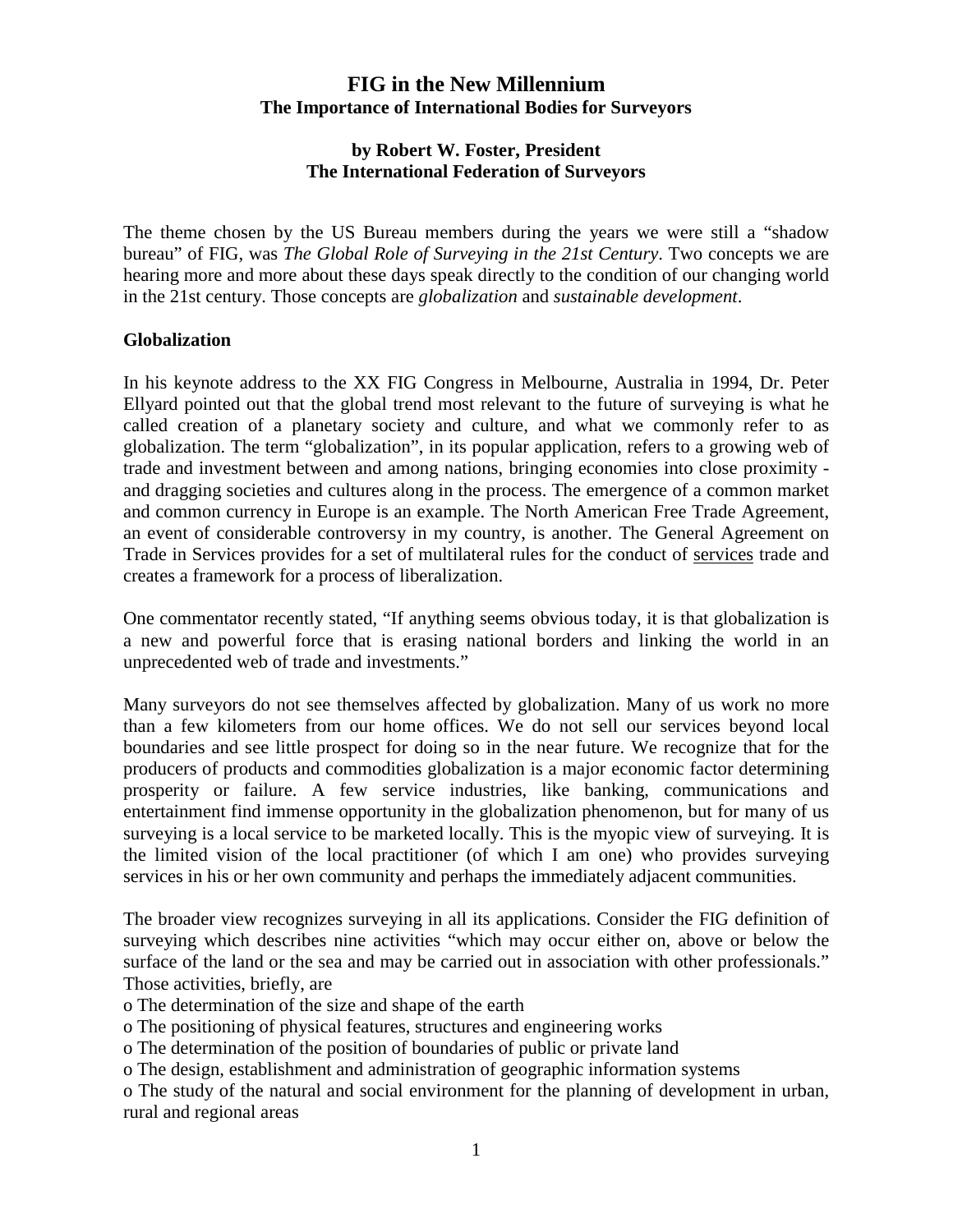- o The planning, development and redevelopment of property
- o The assessment of value and the management of property
- o The planning, measurement and management of construction works
- o The production of plans, maps, files, charts and reports

In my country only **one** of those nine is the exclusive activity of the licensed surveyor in most jurisdictions. Four more are activities commonly performed by **some** US surveyors. The remaining four activities are **not** considered to be within the scope of what we call "surveying" in the United States. What is true in the US is also true in many other countries: the FIG definition of surveying goes well beyond surveying as it is practiced in much of the world. I maintain that if we are to be active in the globalization of this new millennium, we must be consistent in our definition of who we are and what we do. And, not incidentally, if measuring and positioning are to become, as many in the profession predict, purely mechanical activities due to the new technologies, it behooves us to broaden the scope of our activities. Where planning, valuation and the management of land are not considered "surveying", associations in those countries should seek to include them. It will not be easy. Legislation, educational systems and institutional arrangements must be addressed. Political considerations may play a role. There will be resistance both from within and from outside the profession. None the less, if "surveying" is to be a player on the world scene it must expand its activities and it must be clear in its definition of itself.

But globalization will have its own impact on surveyors with a local base of operations. In a negative sense, globalization may bring foreign competitors into their own backyards, especially if standardization for competency in geomatics becomes a reality, as has been proposed to the International Standards Organization, ISO. In a positive sense the international recognition of surveying in its broader definition may bring greater status to *all* surveyors. Surveying is not yet seen as a discipline vital to all the world's economies.

Returning to Dr. Elyard's 1994 address in Melbourne: he advised that the surveying profession must develop "a clear vision of where it wants to go and then organize itself to go there." FIG has accepted that challenge. The current FIG Strategic Plan has as one of its stated objectives, "Facilitating in the evolution and development of the profession.". The surveying profession must evolve and develop in order to keep pace with the evolution and development of the world's economies through globalization.

#### **Sustainable development**

Consider what we know - or believe - about the current condition of our world and its occupants:

o The world's population has doubled in the last 40 years and passed the 6 billion mark only a few months ago. It is predicted to reach 8.5 billion by the year 2030, a population level thought by many scientists to be the maximum number of people supportable by the world's resources and capacity for food production.

o Less than half the world's population has secure access to land. Women comprise roughly half the world's population yet 70% live in poverty and women own less than 1% of the world's wealth.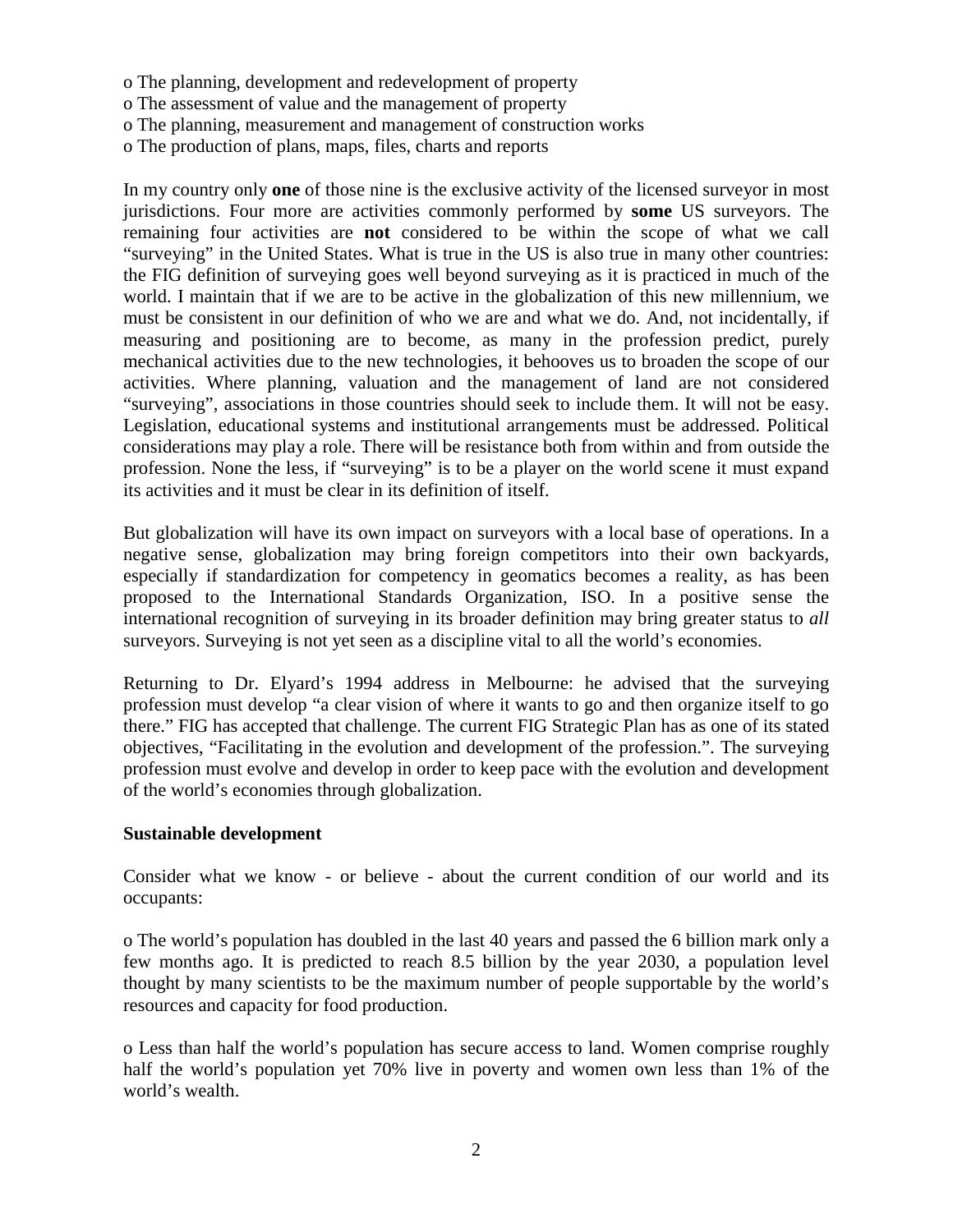o The world's tropical rain forests are crucial to the global climate and give living space to half of all living species, but were being destroyed at a rate of 20 million hectares a year by 1990 according to the World Resources Institute.

o The United Nations Intergovernmental Panel on Climate Change predicts that global warming may cause a significant rise in sea levels by the year 2090 due to melting of the polar ice caps. Vast coastal areas could be inundated, from the harbors of the world's industrial nations to the desert areas of North Africa. Other sources predict that 80% of the world's population will be living within 50 km of the coastal zones by mid-century. The combination of massive coastal flooding and the tendency of populations to settle in coastal areas suggests enormous social hardship and dislocation in the near future.

It is an irony, on the other hand, that two thirds of the world's population will live in waterstressed conditions by the year 2025, according to current forecasts. For three months of the year China's Yellow River dries up before it reaches the Gulf of Bo Hai. Jakarta, the capital of Indonesia, has drawn down its underground acquifer to the extent that salt water has reached 10 miles inland, making the groundwater supply saline and useless. Access to the waters of the Euphrates creates international tension among Turkey, Syria and Iraq. "The wars of the next century will be fought over water", is the prediction of Ismail Serageldin, vice president of the World Bank.

The sustainable development concept is a response to these reports of social inequities and the physical condition of our earth. Sustainable development may be defined as the utilization of the world's resources in order to meet our needs without inhibiting future generations from meeting their needs. The Bathurst Workshop on Land Tenure and Cadastral Infrastructure for Sustainable Development, held in Australia last October, produced "The Bathurst Declaration on Land Administration for Sustainable Development". It is a document that will be a major center of discussion and reference in the months and years ahead. The Declaration recommends a global commitment to:

1. Providing effective legal security of tenure and access to property for all men and women, including indigenous peoples, those living in poverty and other disadvantaged groups;

2. Providing the land administration reforms essential for sustainable development and facilitating full and equal access for men and women to land-related economic opportunities, such as credit and natural resources;

3. Investing in the necessary land administration infrastructure and in the dissemination of land information required to achieve these reforms;

4. Halving the number of people around the world who do not have effective access to secure property rights in land by the year 2010.

The recommendations are ambitious and will require a nearly unanimous international commitment to their objectives. The question for us is, how shall the surveying community participate in these worthy goals? I will suggest three general ways in which we may participate:

1. We are the data-gathering experts. Our members are the professionals who will assemble and quantify data as to the world's land and resources, their value and their current distribution.

2. Our members are the professionals who will plan the cadastral and land registration systems to enable markets to deal equitably in the distribution of land and its resources; others of our members will provide crucial urban and rural land use planning. Land management and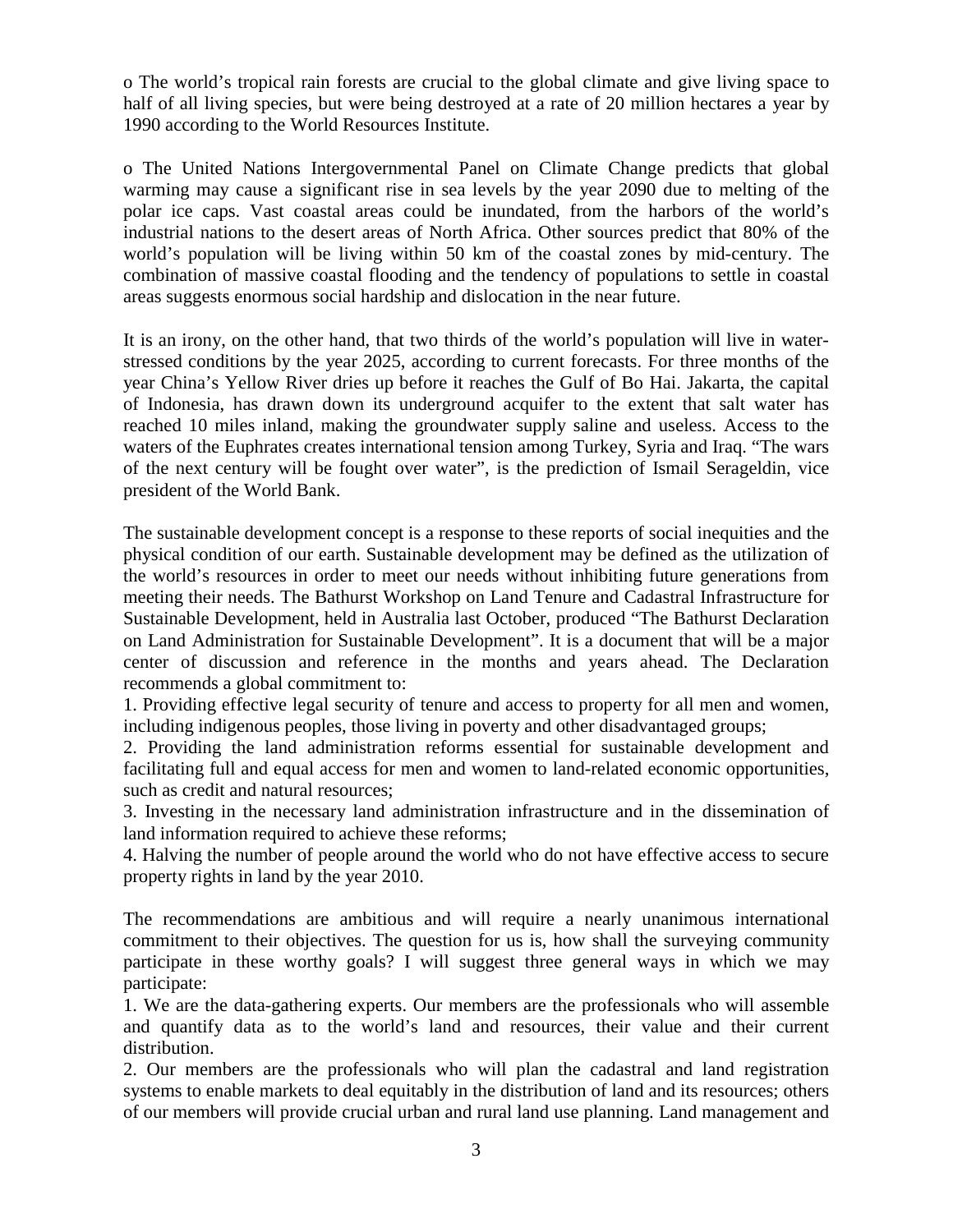land administration are the specific interests of Commission 7 of FIG but the Bathurst Declaration defines land administration as *the process of determining, recording and disseminating information about the tenure, value and use of land when implementing land use policies.* By that definition all the commissions of FIG are involved in land administration 3. The greatest difficulty in achieving sustainable development may prove to be the political problem of convincing all nations to concentrate on the development of resources and distribution of land in order to meet people's *needs* while the richer nations continue to spend resources meeting people's less vital *wants and desires.* Such political problems can only be overcome by effective public education, an effort in which all our members can participate.

#### **The role for FIG**

We know what our members can contribute in the effort to achieve sustainable development; now the question is, what should be FIG's role at the beginning of this new millennium?

The current FIG Bureau recognizes two main principles of organization. First, the commissions of FIG are the very heart of the Federation. They do the work in the technical fields for which the Federation exists We intend to support the commissions financially to the limits permitted by budgetary constraints. We also intend to hold the commissions accountable for their work plans. We will encourage their efforts and we will look expectantly for results.

Secondly, we recognize that the member national associations *are* FIG. The member associations provide the funds and the delegates for FIG. Yet we have found that historically, the leadership of the member associations is removed from direct contact with the leadership and workings of FIG. A member association characteristically pays its subscription and appoints its delegates, but has little more to do with the operation of the Federation. Rarely do the member associations comment on either the objectives of FIG or its policies and actions. Immediate past president Dale began a tradition of inviting the leaders of the member associations to the FIG Working Weeks for discussion of matters of interest to them. We intend to continue this practice. We will also urge all the delegates to carry information back to their associations. We do not believe that the delegates should participate in commission work and the deliberations of the General Assembly without the involvement of, and some direction from, their home associations.

More specifically, the US Bureau's Work Plan for the years 2000 through 2003 states its primary objective as "the improving of FIG's responsiveness to the needs of the member organization's members". The Bureau intends to achieve this goal by

- 1. Increasing the effectiveness and responsiveness of the commission work plans through Bureau oversight;
- 2. Developing, through the commissions, products, training and services which have practical application to the member organizations and their individual members, and
- 3. Communicating the commissions' accomplishments to the member organizations and others.
- 4. Developing of contacts with UN agencies and other international organizations in the context of the commission work plans.

We believe that another way to bring the member associations into a closer working relationship with FIG is to allow for a more democratic selection of the administrative body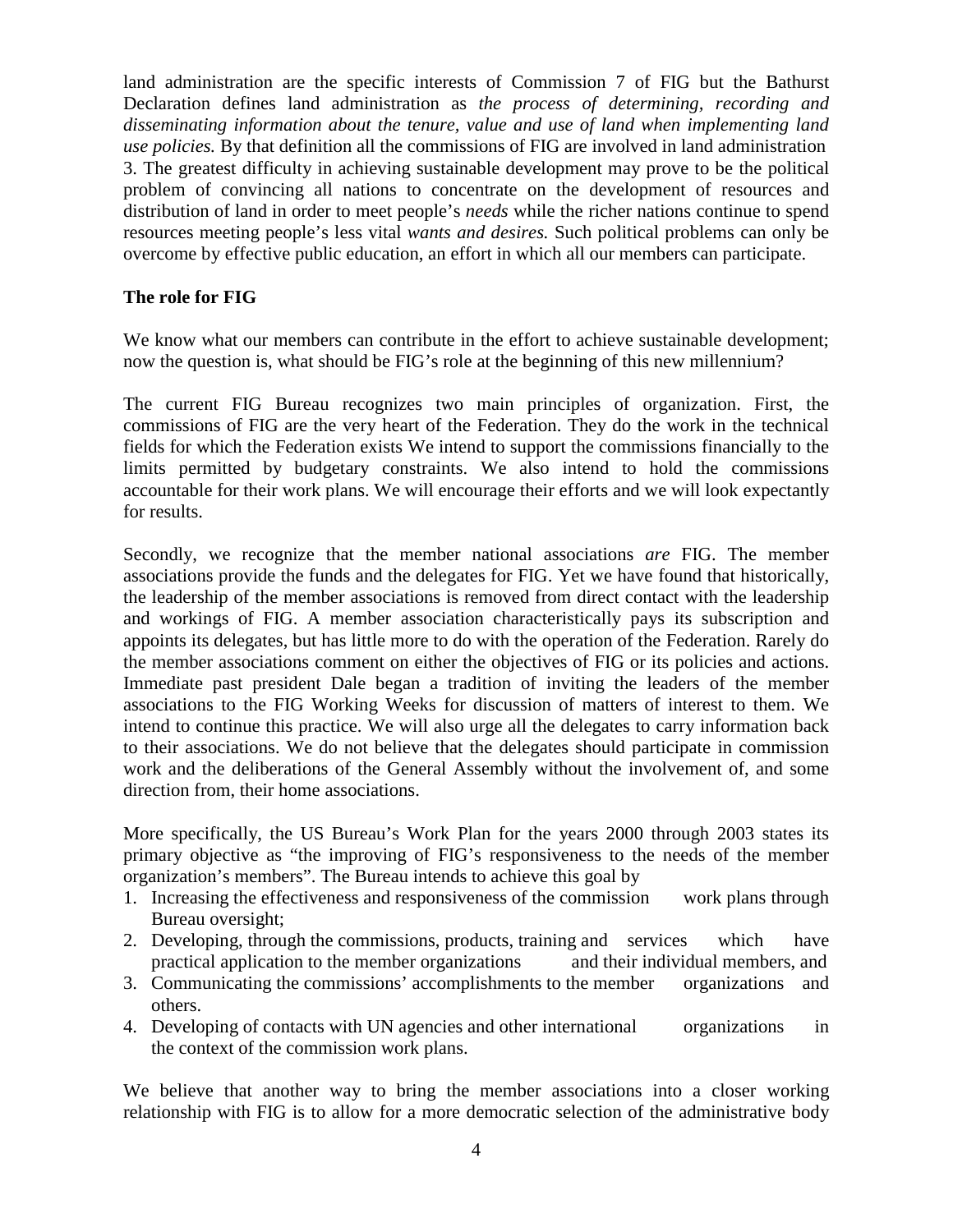of FIG, the body we now call the Bureau. Following the recommendation of the Task Force on Governance, instituted during the UK Bureau, we will bring a proposal to the General Assembly in Prague which will provide for the election of the president and an administrative council of FIG. Instead of choosing the administrative body on the basis of the location of the next FIG Congress, there will be a popular election of these leaders by the General Assembly.

"Developing of contacts with UN agencies and other international organizations in the context of the commission work plans" is an FIG Bureau effort that has been underway since the bureau resided in Finland more than eight years ago. More recently we have appointed professor Ian Williamson of the University of Melbourne, Australia as Director of FIG-UN Liaison in order to secure and formalize relations between our organizations.

### **FIG and the United Nations**

An FIG/UN Roundtable meeting was held in Melbourne in October, following the Bathurst meeting. The roundtable's purpose was to develop a cooperative agreement between FIG and the United Nations agencies during the term of office of the US Bureau. The participants were:

- o UN Centre for Human Settlements (Habitat)
- o UN Food and Agriculture Organization (FAO)
- o UN Commission for Sustainable Development
- o The World Bank
- o UN Economic Commission for Europe, Meeting of Officials on Land Administration
- o Permanent Committee on GIS Infrastructure for Asia and the Pacific
- o UN Economic Commission for Africa
- o Permanent Committee on GIS Infrastructure for the Americas
- o The German Agency for Technical Cooperation and
- o FIG represented by President Peter Dale, Ian Williamson, Markku Villikka and myself.

From the Roundtable discussions came FIG Publication No. 22, "Co-operation Between FIG and the UN Agencies 2000 - 2003", which summarizes the comments of the roundtable participants and sets forth guidelines for future FIG/UN cooperation. Key among the guidelines are the two following statements

- To recognize that FIG is a non-profit organization whose great strength is its access to a large pool of experienced professionals, who in general contribute their services voluntarily to FIG activities, and
- To recognize that FIG is in a unique position to bring together various UN agencies interested in land administration and spatial information management as a group to discuss issues of common concern. In this regard FIG can act as a facilitator in encouraging networking between UN institutions and bilateral institutions.

The role of FIG in its relationship with the United Nations may be summarized in those guideline statements. It is access to experienced professionals in our various disciplines that makes FIG valuable to the UN; and it is as facilitator creating networking links between UN agencies and others that FIG has proven itself of value to the UN. Value of the relationship to FIG is summarized in other guidelines that encourage progress in advancing our work plans and recognize that seed funding from UN agencies is required in order to support joint UN/FIG activities.